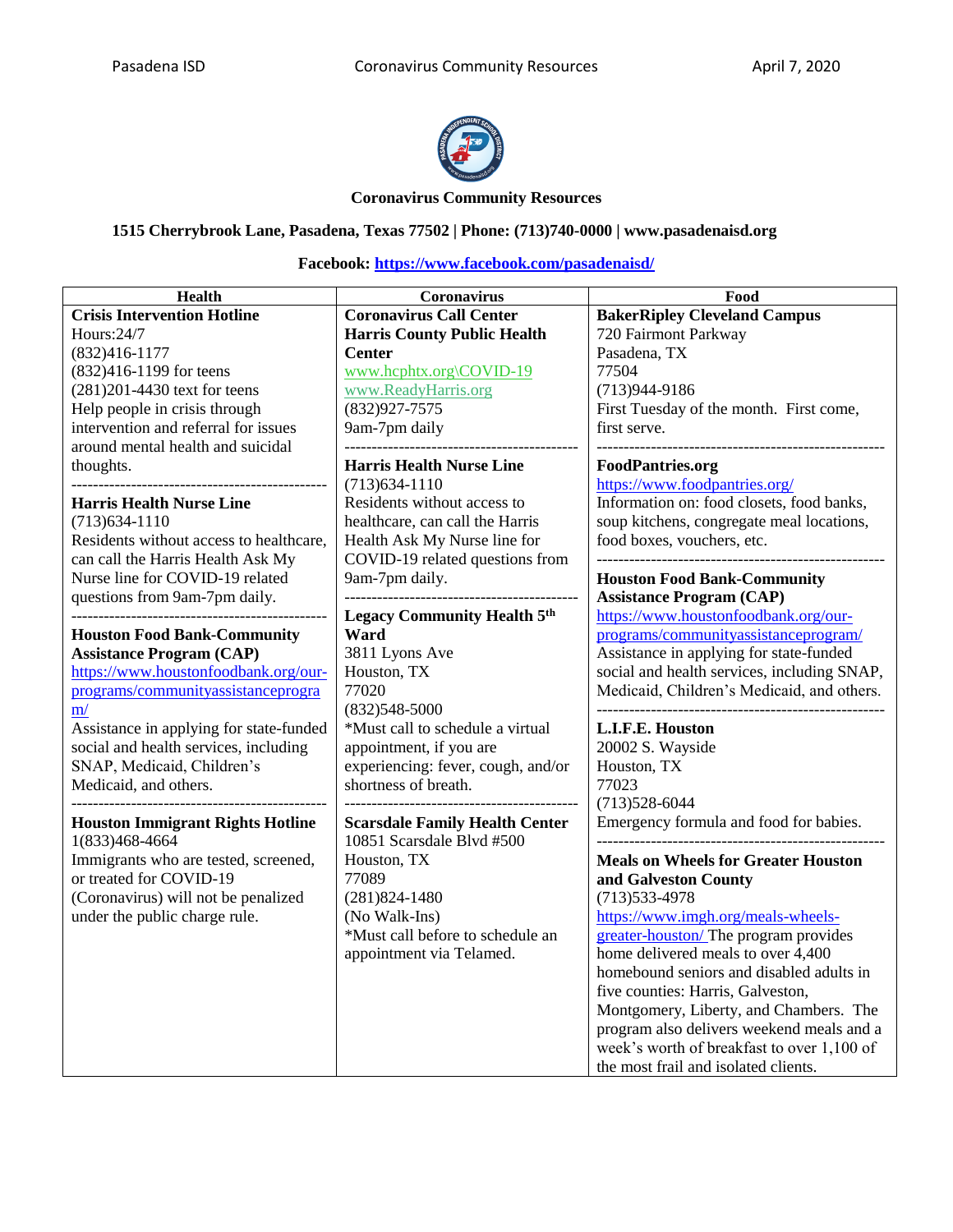

### **Coronavirus Community Resources**

### **1515 Cherrybrook Lane, Pasadena, Texas 77502 | Phone: (713)740-0000 | www.pasadenaisd.org**

| <b>Health</b>                                                                                                                                                                                                                                                                                                                                                                                                                                                                                                                                                                                                                                                                                                                                                                                                                                                                                                                                                                                                                                                                                                                                                                                                    | <b>Financial Assistance</b>                                                                                                                                                                                                                                                                                                                                                                                                                                                                                                                                                                                                                                                                                                                                                                                                                                                                                                                                                                                                                                                                                                                                                                        | Food                                                                                                                                                                                                                                                                                                                                                                                                                                                                                                                                                                                                                                                                                                                                                                                                                                                                                                                                                                                                                                                                                                                                                                                                                               |
|------------------------------------------------------------------------------------------------------------------------------------------------------------------------------------------------------------------------------------------------------------------------------------------------------------------------------------------------------------------------------------------------------------------------------------------------------------------------------------------------------------------------------------------------------------------------------------------------------------------------------------------------------------------------------------------------------------------------------------------------------------------------------------------------------------------------------------------------------------------------------------------------------------------------------------------------------------------------------------------------------------------------------------------------------------------------------------------------------------------------------------------------------------------------------------------------------------------|----------------------------------------------------------------------------------------------------------------------------------------------------------------------------------------------------------------------------------------------------------------------------------------------------------------------------------------------------------------------------------------------------------------------------------------------------------------------------------------------------------------------------------------------------------------------------------------------------------------------------------------------------------------------------------------------------------------------------------------------------------------------------------------------------------------------------------------------------------------------------------------------------------------------------------------------------------------------------------------------------------------------------------------------------------------------------------------------------------------------------------------------------------------------------------------------------|------------------------------------------------------------------------------------------------------------------------------------------------------------------------------------------------------------------------------------------------------------------------------------------------------------------------------------------------------------------------------------------------------------------------------------------------------------------------------------------------------------------------------------------------------------------------------------------------------------------------------------------------------------------------------------------------------------------------------------------------------------------------------------------------------------------------------------------------------------------------------------------------------------------------------------------------------------------------------------------------------------------------------------------------------------------------------------------------------------------------------------------------------------------------------------------------------------------------------------|
| <b>Alcoholics Anonymous</b><br>http://aa-intergroup.org/directory.php<br>Several online groups available via<br>Zoom chat or by calling via phone.<br><b>Depelchin Children's Center</b><br>$(713)730 - 2335$<br>https://www.depelchin.org<br>Free counseling to youth/families over<br>phone/Zoom.<br>------------------------------<br><b>Texas Health and Human Services</b><br>Toll free: 2-1-1 (Dial option 6 for<br>COVID-19 & local community<br>resources).<br>1(877) 541-7905<br>https://yourtexasbenefits.hhsc.texas.gov/<br>apply/how-to-apply<br>Apply for: Medicaid, Children's Health<br>Insurance Program (CHIP), Medicare<br>Savings Programs, Women's health<br>Services, and/or long-term care services.<br><b>Texas Health and Human Services-</b><br><b>Mental Health Support Line</b><br>(833) 986-1919<br>Open 24/7<br>*Call if you are experiencing anxiety,<br>stress, or emotional challenges due to the<br>COVID-19 pandemic.<br>The Harris Center COVID-19 Mental<br><b>Health Support Line</b><br>$(833)251 - 7544$<br>Hours: 24/7<br>Provides trauma informed support and<br>psychological first aid to those<br>experiencing stress and anxiety related<br>to the COVID-19 events. | <b>Centerpoint Energy</b><br>$(713)$ 659-2111<br>https://www.centerpointenergy.com/e<br>n-us/corp/pages/covid-19.aspx<br>Centerpoint Energy has temporarily<br>suspended natural gas disconnections<br>for nonpayment.<br><b>City of Pasadena Water</b><br><b>Department</b><br>$(713)475 - 5566$<br>The city of Pasadena will not be<br>disconnecting water for customers<br>that are behind on their bills during<br>this health crisis. However, they<br>suggest some amount of the payment<br>be made so that customers don't face<br>a big balance when the crisis ends.<br>At this time payments are only able<br>to be made by phone or through<br>banks' BillPay service.<br>________________________<br><b>Credit Card Advice</b><br>https://www.bankrate.com/finance/cr<br>edit-cards/issuer-assistance-<br>programs-amid-coronavirus-fears/<br><b>Gulf Coast Community Services</b><br><b>Association</b><br>$(713)393 - 4700$<br>https://www.gccsa.org/covid19-<br>relief/<br>The COVID-19 Community Action<br>Relief Effort was created to provide<br>financial assistance to low-income<br>Harris County residents, that are<br>experiencing a financial setback due<br>to COVID-19. | <b>NAM Noodles and More Pasadena</b><br>$(281)$ 416-5265<br>4537 East Sam Houston Pkwy S.<br>Pasadena, TX 77505<br>Last week of FREE kids lunch program for<br>kids 18 and under. Pick up is from 12 PM to 2<br>PM daily. 1 per child if the child is present, 2<br>per family if the children are not present.<br>Wednesday 4/8 - nachos<br>Thursday 4/9 - chicken fried rice<br>Friday 4/10 - baked macaroni<br><b>North Pasadena Community Outreach</b><br>705 Williams St.<br>Pasadena, TX<br>77506<br>$(713)473 - 6300$<br>Every Wednesday 8:30am drive-thru only.<br>Food will be given until they run out.<br>Volunteers will place food in your trunks. If<br>your trunk doesn't work, volunteer will set the<br>product near your vehicle. You may place<br>products in your vehicle, once the volunteer<br>has stepped away.<br><b>Pasadena Community Ministries</b><br>2301 S Houston Rd.<br>Pasadena, TX 77502<br>$(713)477 - 4336$<br>Tuesday:9am-12pm<br>Thursday 1pm-4pm<br>1st Saturday of each month 9am-11am<br>(Each family or individual must register to<br>become eligible for groceries. Call for<br>information),*Serves the following zip codes:<br>77501, 77502, 77503, 77504, 77505, 77506,<br>& 77536. |
|                                                                                                                                                                                                                                                                                                                                                                                                                                                                                                                                                                                                                                                                                                                                                                                                                                                                                                                                                                                                                                                                                                                                                                                                                  |                                                                                                                                                                                                                                                                                                                                                                                                                                                                                                                                                                                                                                                                                                                                                                                                                                                                                                                                                                                                                                                                                                                                                                                                    |                                                                                                                                                                                                                                                                                                                                                                                                                                                                                                                                                                                                                                                                                                                                                                                                                                                                                                                                                                                                                                                                                                                                                                                                                                    |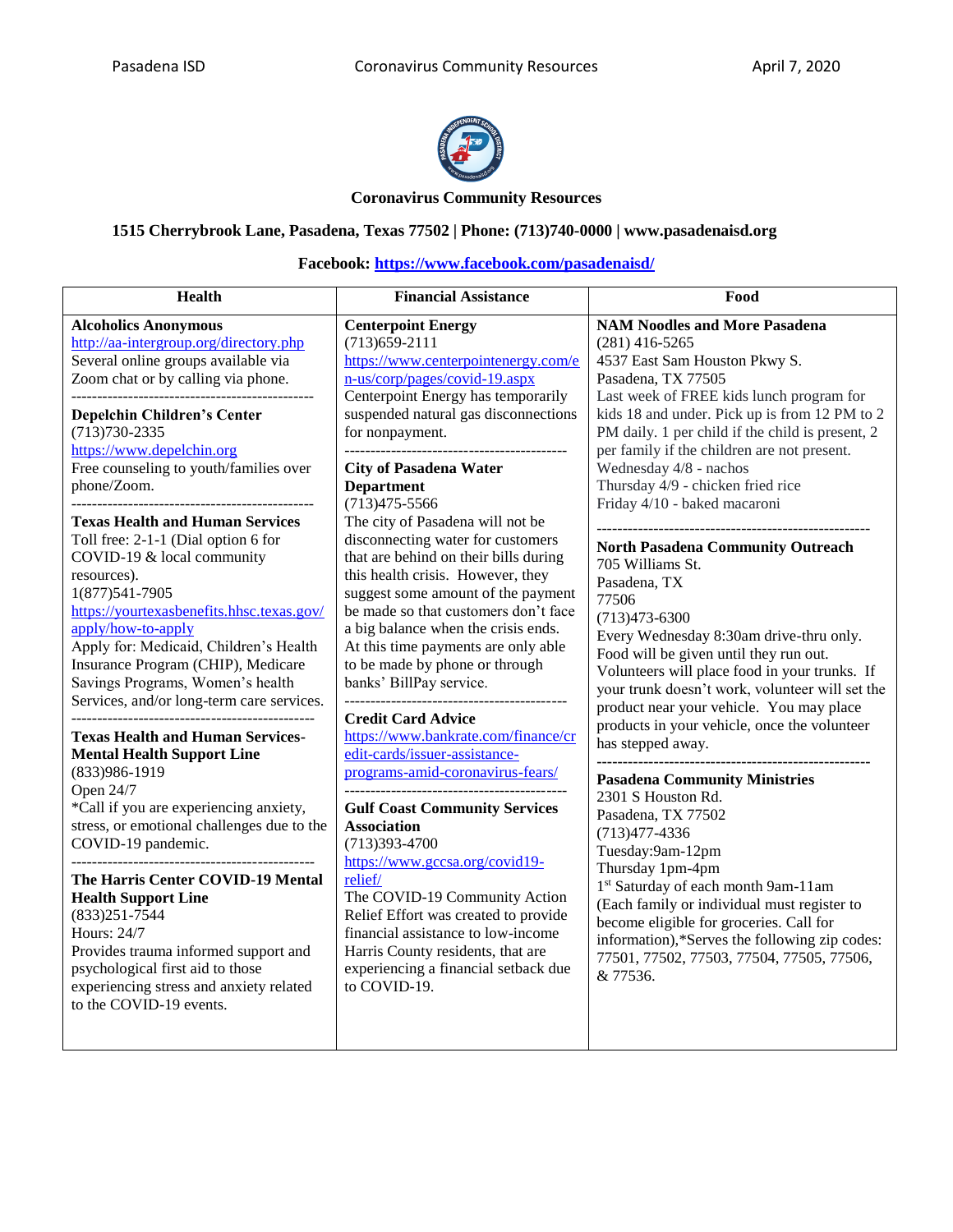

#### **Coronavirus Community Resources**

## **1515 Cherrybrook Lane, Pasadena, Texas 77502 | Phone: (713)740-0000 | www.pasadenaisd.org**

| Recreation                                                                           | <b>Financial Assistance</b>                                     | Food                                                                   |
|--------------------------------------------------------------------------------------|-----------------------------------------------------------------|------------------------------------------------------------------------|
|                                                                                      |                                                                 |                                                                        |
| <b>Discovery Education</b><br>https://www.discoveryeducation.com/co                  | <b>Help for Renters</b><br>https://www.haaonline.org/financialh | Pasadena ISD Food & Nutrition<br>Curbside Grab-And-Go Free Breakfast & |
| mmunity/virtual-field-trips/                                                         | elp/                                                            | Lunch                                                                  |
| Virtual field trips and hands on learning                                            | List of local agencies in the Houston                           | Each child will receive meals for two days on                          |
| activities.                                                                          | area that may be able to assist with                            | the days stated on the Pasadena Facebook                               |
|                                                                                      | some household needs and expenses.                              | page: https://www.facebook.com/pasadenaisd/                            |
| <b>YMCA</b>                                                                          |                                                                 | 9:00am-10:30am:                                                        |
| https://ymca360.org/                                                                 | <b>Mortgage Advice</b>                                          | <b>Beverly Hill Intermediate</b>                                       |
| The YMCA has launched sixty free                                                     | https://www.consumerfinance.gov/ab                              | 111111 Beamer Rd., Houston, TX77089                                    |
| online classes due to the COVID-19                                                   | out-us/blog/guide-coronavirus-                                  | <b>Queens Intermediate</b>                                             |
| outbreak. They are free online exercises                                             | mortgage-relief-options/                                        | 14521 Queens Rd., Houston, TX 77017                                    |
| and youth programs to support the health                                             |                                                                 | <b>South Houston Intermediate</b>                                      |
| and well-being of the community.                                                     | <b>Texas Health and Human Services</b>                          | 900 College Ave., South Houston, TX 77017                              |
| Legal                                                                                | Toll free: 2-1-1 (Dial option 6 for                             | <b>Kendrick Middle School</b>                                          |
|                                                                                      | COVID-19 & local community                                      | 3001 Watters Rd., Pasadena, TX 77504                                   |
| <b>Lone Star Legal Aid</b><br>$(713)$ 652-0077 tenants will not be                   | resources).<br>1(877) 541-7905                                  | <b>Shaw Middle School</b><br>1200 East Houston, Pasadena, TX 77502     |
| evicted till after April, 19, and writs of                                           | https://yourtexasbenefits.hhsc.texas.g                          | 11:30am-1:00pm:                                                        |
| execution after April, 26. Assist appeals                                            | ov/apply/how-to-apply                                           | <b>Dobie High School</b>                                               |
| for denial of benefits and more advocacy                                             | Apply for temporary assistance for                              | 10220 Blackhawk Blvd., Houston, TX 77089                               |
| issues.                                                                              | needy families (TANF) cash help.                                | <b>Sam Rayburn High School</b>                                         |
|                                                                                      |                                                                 | 2121 Cherrybrook Ln., Pasadena, TX 77502                               |
|                                                                                      | <b>U.S. Small Business</b>                                      | <b>Pasadena High School</b>                                            |
| <b>Employment</b>                                                                    | <b>Administration</b>                                           | 206 S Shaver St., South Houston, TX 77587                              |
|                                                                                      | 1(800)659-2955 or 1(800)877-8339                                | <b>South Houston High School</b>                                       |
| <b>Texas Workforce Commission</b>                                                    | Apply: http://sba.gov/disaster                                  | 3820 Shaver St., South Houston, TX 77587                               |
| 1(800)939-6631                                                                       | http://sba.gov/coronaviruz                                      | <b>Pasadena Memorial High School</b>                                   |
| Monday-Friday: 8:00am-6:00pm                                                         | Small businesses and non-profits can                            | 4410 Crenshaw Rd., Pasadena, TX 77504                                  |
| Saturday: 8:00am-5:00pm                                                              | get up to a \$10,000 advance on an                              |                                                                        |
| https://www.twc.texas.gov                                                            | Economic Injury Disaster Loan.                                  | *If you've had a loss of income due to the                             |
| The online portal is available 24/7 and is<br>the fastest way to apply for benefits. |                                                                 | COVID-19, complete an application for free-<br>and-reduced meals.      |
|                                                                                      | Pogo Energy<br>$(888)764 - 6669$                                | www.pasadena.schoollunchapp.com                                        |
| <b>Transportation</b>                                                                | https://pogoenergy.com                                          |                                                                        |
| <b>Metro</b>                                                                         | Pay as you go electricity. Recharge                             | <b>Southeast Area Ministries</b>                                       |
| www.ridemetro.org                                                                    | when you want, daily updates to                                 | 2102 Houston Blvd                                                      |
| Fares are suspended until further notice                                             | track usage. No deposit or credit                               | South Houston, TX 77587                                                |
| for our Local Bus, Park & Ride,                                                      | check, 3 days of free electricity, and                          | $(713)944 - 0093$                                                      |
| METRORail, and METROLift.                                                            | cancel anytime.                                                 | Monday-Thursday                                                        |
|                                                                                      |                                                                 | 9:30am-1:30pm                                                          |
|                                                                                      | <b>Xfinity</b>                                                  | Walk-Ins must check in by 1:00pm                                       |
|                                                                                      | Xfinity has opened up every hotspot                             |                                                                        |
|                                                                                      | in the nation to accommodate student                            |                                                                        |
|                                                                                      | learning at home. No password                                   |                                                                        |
|                                                                                      | required.                                                       |                                                                        |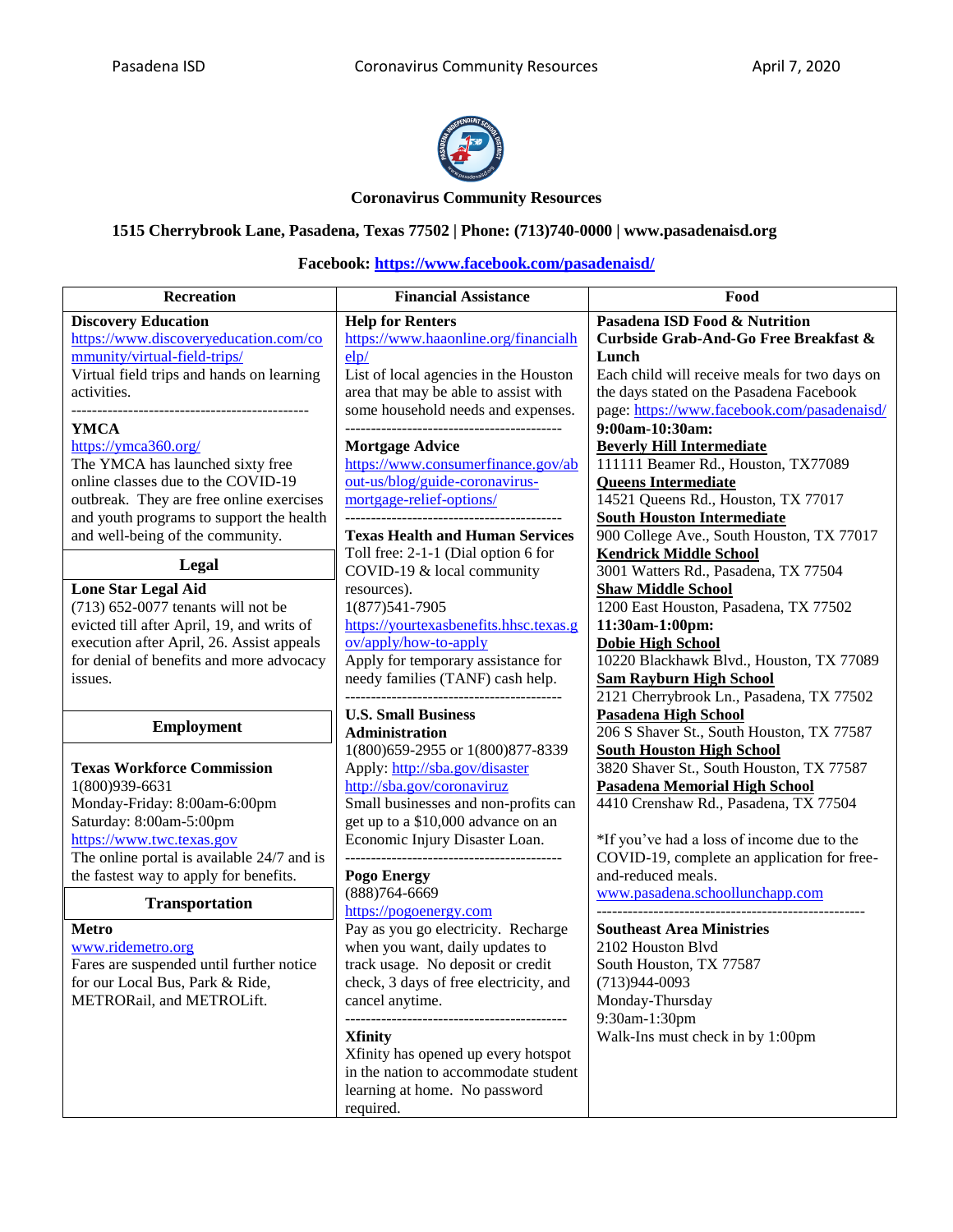

### **Coronavirus Recursos de la Comunidad**

### **1515 Cherrybrook Lane, Pasadena, Texas 77502 | Phone: (713)740-0000 | www.pasadenaisd.org**

| <b>Salud</b>                                                                | Coronavirus                                     | Comida                                                   |
|-----------------------------------------------------------------------------|-------------------------------------------------|----------------------------------------------------------|
| <b>Crisis Intervention Hotline</b>                                          | <b>Coronavirus Call Center</b>                  | <b>BakerRipley Cleveland Campus</b>                      |
| Hours:24/7                                                                  | <b>Harris County Public Health</b>              | 720 Fairmont Parkway                                     |
| $(832)416 - 1177$                                                           | <b>Center</b>                                   | Pasadena, TX                                             |
| $(832)416-1199$ para adolescentes                                           | www.hcphtx.org\COVID-19                         | 77504                                                    |
| (281) 201-4430 enviar texto para                                            | www.ReadyHarris.org                             | $(713)944-9186$                                          |
| adolescentes                                                                | $(832)927 - 7575$                               | Primer martes del mes. Se le sirve en orden de           |
| Ayuda para las personas en crisis a                                         | De 9 am a 7 pm diariamente.                     | llegada.                                                 |
| través de la intervención y la                                              | <u> 1989 - Andrea Albert III, martin alderd</u> |                                                          |
| derivación para problemas                                                   | <b>Harris Health Nurse Line Los</b>             | <b>FoodPantries.org</b><br>https://www.foodpantries.org/ |
| relacionados con la salud mental y los                                      | residentes sin seguro médico                    | Información sobre: despensas de alimentos,               |
| pensamientos suicidas.                                                      | pueden llamar a la línea de Harris              | bacos de alimentos, comedores populares,                 |
|                                                                             | Health Ask My Nurse para                        | lugares de comidas congregadas, cajas de                 |
| <b>Harris Health Nurse Line</b>                                             | preguntas relacionadas con                      | alimentos, cupones, etc.                                 |
| $(713)634 - 1110$                                                           | COVID-19 de 9 am a 7 pm                         | __________________________                               |
| Los residentes sin seguro médico                                            | diariamente.                                    | <b>Houston Food Bank-Community</b>                       |
| pueden llamar a la línea de Harris                                          |                                                 | <b>Assistance Program (CAP)</b>                          |
| Health Ask My Nurse para preguntas                                          | <b>Legacy Community Health 5th</b>              | https://www.houstonfoodbank.org/our-                     |
| relacionadas con COVID-19 de 9 am a                                         | Ward                                            | programs/communityassistanceprogram/                     |
| 7 pm diariamente.                                                           | 3811 Lyons Ave                                  | Asistencia para solicitar servicios sociales y           |
|                                                                             | Houston, TX                                     | de salud financiados por el estado, incluidos            |
| <b>Houston Food Bank-Community</b>                                          | 77020                                           | SNAP, Medicaid, Medicaid para niños y                    |
| <b>Assistance Program (CAP)</b>                                             | $(832)548 - 5000$                               | otros.                                                   |
| https://www.houstonfoodbank.org/our-                                        | *Debe llamar para programar una                 |                                                          |
| programs/communityassistanceprogra                                          | cita virtual, si tiene: fiebre, tos, o          | L.I.F.E. Houston                                         |
| m/                                                                          | falta de aire.                                  | 20002 S. Wayside                                         |
|                                                                             |                                                 | Houston, TX                                              |
| Asistencia para solicitar servicios                                         | <b>Scarsdale Family Health Center</b>           | 77023                                                    |
| sociales y de salud financiados por el<br>estado, incluidos SNAP, Medicaid, | 10851 Scarsdale Blvd #500                       | $(713)528-6044$                                          |
| Medicaid para niños y otros.                                                | Houston, TX<br>77089                            | Fórmula de emergencia y alimentos para                   |
|                                                                             | $(281)824 - 1480$                               | bebés.                                                   |
| <b>Houston Immigrant Rights Hotline</b>                                     | (No Walk-Ins)                                   |                                                          |
| 1(833)468-4664                                                              | * Debe llamar antes para programar              | <b>Meals on Wheels for Greater Houston</b>               |
|                                                                             | una cita a través de Telamed.                   | and Galveston County                                     |
| Los inmigrantes que sean examinados,                                        |                                                 | $(713)533-4978$                                          |
| examinados o tratados por COVID-19                                          |                                                 | https://www.imgh.org/meals-wheels-greater-               |
| (Coronavirus) no serán penalizados                                          |                                                 | houston/<br>El programa ofrece comidas a domicilio a     |
| bajo la regla de carga pública.                                             |                                                 | más de 4,400 adultos mayores y adultos                   |
|                                                                             |                                                 | discapacitados confinados en cinco                       |
|                                                                             |                                                 | condados: Harris, Galveston, Montgomery,                 |
|                                                                             |                                                 | Liberty y Chambers.                                      |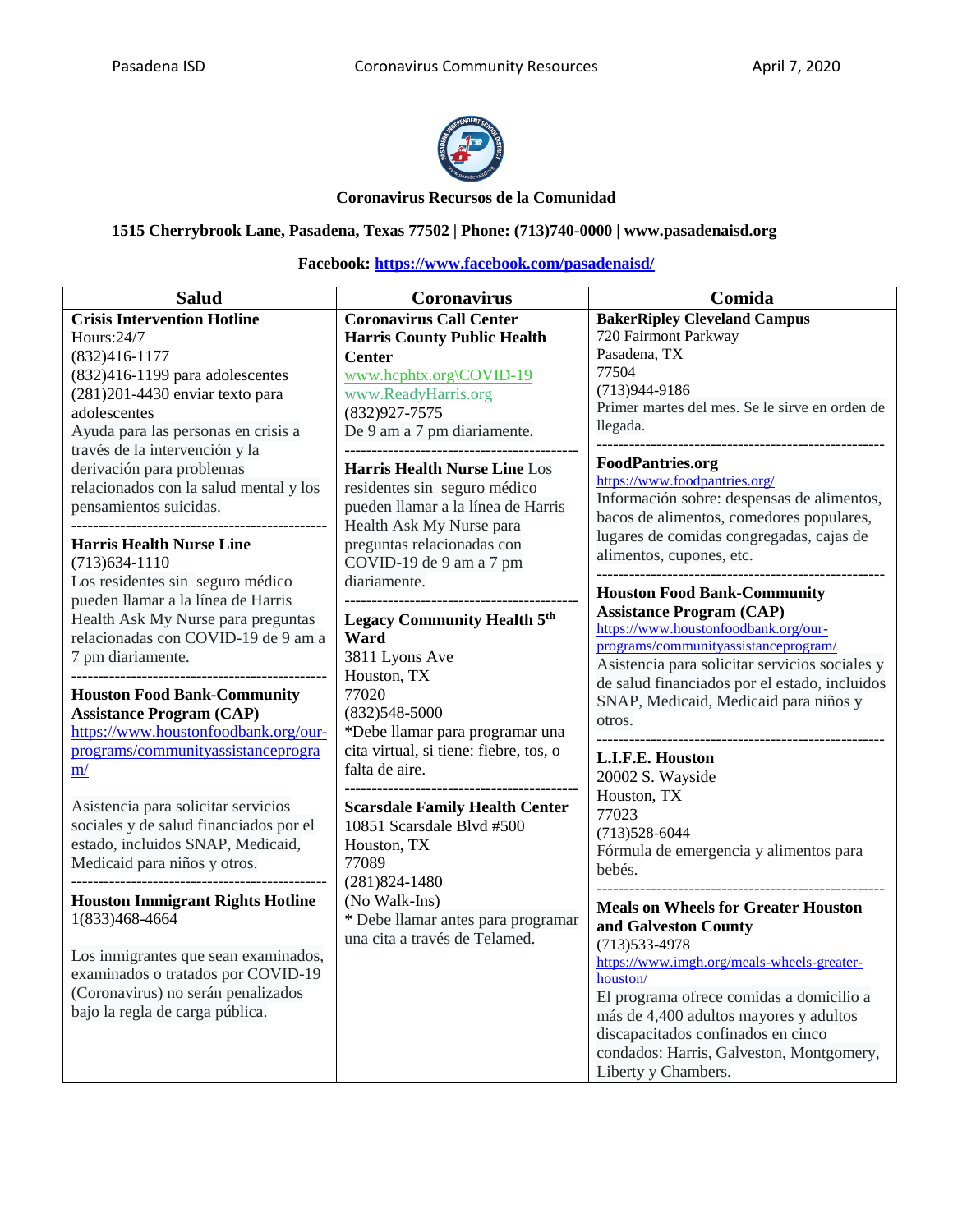

### **Coronavirus Recursos de la Comunidad**

## **1515 Cherrybrook Lane, Pasadena, Texas 77502 | Phone: (713)740-0000 | www.pasadenaisd.org**

| <b>Salud</b>                                                                                                                                                                                                                                                                                    | Asistencia Financiera                                                                                                                                                                                                                                                                                       | Comida                                                                                                                                                                                                                                                                                                                                                  |
|-------------------------------------------------------------------------------------------------------------------------------------------------------------------------------------------------------------------------------------------------------------------------------------------------|-------------------------------------------------------------------------------------------------------------------------------------------------------------------------------------------------------------------------------------------------------------------------------------------------------------|---------------------------------------------------------------------------------------------------------------------------------------------------------------------------------------------------------------------------------------------------------------------------------------------------------------------------------------------------------|
| <b>Alcoholics Anonymous</b><br>http://aa-intergroup.org/directory.php<br>Varios grupos en línea disponibles a<br>través del chat Zoom o llamando por<br>teléfono.<br><b>Depelchin Children's Center</b><br>$(713)730 - 2335$<br>https://www.depelchin.org<br>Asesoramiento gratuito a jóvenes / | <b>Centerpoint Energy</b><br>$(713)659-2111$<br>https://www.centerpointenergy.com<br>/en-us/corp/pages/covid-19.aspx<br>Centerpoint Energy ha suspendido<br>temporalmente las desconexiones<br>de gas natural por falta de pago.<br><b>City of Pasadena Water</b><br><b>Department</b><br>$(713)475 - 5566$ | <b>NAM Noodles and More Pasadena</b><br>$(281)$ 416-5265<br>4537 East Sam Houston Pkwy S.<br>Pasadena, TX 77505<br>La última semana del programa<br>GRATUITO de almuerzo para niños de 18<br>años o menos. La recogida es de 12 p.m. a 2<br>p.m. diariamente. 1 por niño si el niño está<br>presente, 2 por familia si los niños no están<br>presentes. |
| familias por teléfono / Zoom<br><b>Texas Health and Human Services</b><br>Toll free: 2-1-1 (Marque la opción 6<br>para COVID-19 & para recursos de la                                                                                                                                           | La ciudad de Pasadena no<br>desconectará el agua para los clientes<br>que están atrasados en sus facturas<br>durante esta crisis de salud. Sin                                                                                                                                                              | Miércoles 4/8 - nachos<br>Jueves 4/9 - arroz con pollo frito<br>Viernes 4/10 - macarrones al horno<br><b>North Pasadena Community Outreach</b>                                                                                                                                                                                                          |
| comunidad local).<br>1(877) 541-7905<br>https://yourtexasbenefits.hhsc.texas.go<br>y/apply/how-to-apply<br>Solicite: Medicaid, Programa de<br>seguro médico para niños (CHIP),<br>Programas de ahorro de Medicare,                                                                              | embargo, sugieren que se realice una<br>parte del pago para que los clientes<br>no enfrenten un gran saldo cuando<br>termine la crisis. En este momento,<br>los pagos solo se pueden realizar por<br>teléfono o mediante el servicio<br>BillPay de los bancos.                                              | 705 Williams St.<br>Pasadena, TX<br>77506<br>$(713)473 - 6300$<br>Todos los miércoles a las 8:30 de la mañana<br>solo en coche. Se les dará comida hasta que<br>se acaben. Los voluntarios colocarán                                                                                                                                                    |
| Servicios de salud para mujeres y / o<br>servicios de atención a largo plazo.<br><b>Texas Health and Human Services-</b><br><b>Mental Health Support Line</b>                                                                                                                                   | Asesoramiento de tarjeta de<br>crédito<br>https://www.bankrate.com/finance/<br>credit-cards/issuer-assistance-<br>programs-amid-coronavirus-fears/                                                                                                                                                          | comida en sus baúles. Si su baúl no<br>funciona, el voluntario establecerá el<br>producto cerca de su vehículo. Puede<br>colocar productos en su vehículo, una vez<br>que el voluntario se haya marchado.                                                                                                                                               |
| (833) 986-1919<br>Abierto 24/7 * Llame si tiene<br>ansiedad, estrés o desafíos<br>emocionales debido a la pandemia de<br>COVID-19.                                                                                                                                                              | <b>Gulf Coast Community Services</b><br><b>Association</b><br>$(713)393 - 4700$<br>https://www.gccsa.org/covid19-<br>relief/                                                                                                                                                                                | <b>Pasadena Community Ministries</b><br>2301 S Houston Rd.<br>Pasadena, TX 77502<br>$(713)477 - 4336$<br>Martes: 9 am-12pm                                                                                                                                                                                                                              |
| The Harris Center COVID-19<br><b>Mental Health Support Line</b><br>$(833)251 - 7544$<br>Abierto 24/7<br>Apoyo informado sobre traumas y<br>primeros auxilios psicológicos a quienes<br>experimentan estrés y ansiedad<br>relacionados con los eventos COVID-19.                                 | El esfuerzo de ayuda comunitaria<br>COVID-19 se creó para proporcionar<br>asistencia financiera a los residentes<br>del condado de Harris de bajos<br>ingresos, que están experimentando<br>un revés financiero debido a COVID-<br>19.                                                                      | Jueves 1 pm-4pm<br>1er sábado de cada mes 9 am-11am (Cada<br>familia o individuo debe registrarse para ser<br>elegible para comprar alimentos. Llame<br>para obtener información), * Sirve los<br>siguientes códigos postales: 77501, 77502,<br>77503, 77504, 77505, 77506 y 77536.                                                                     |